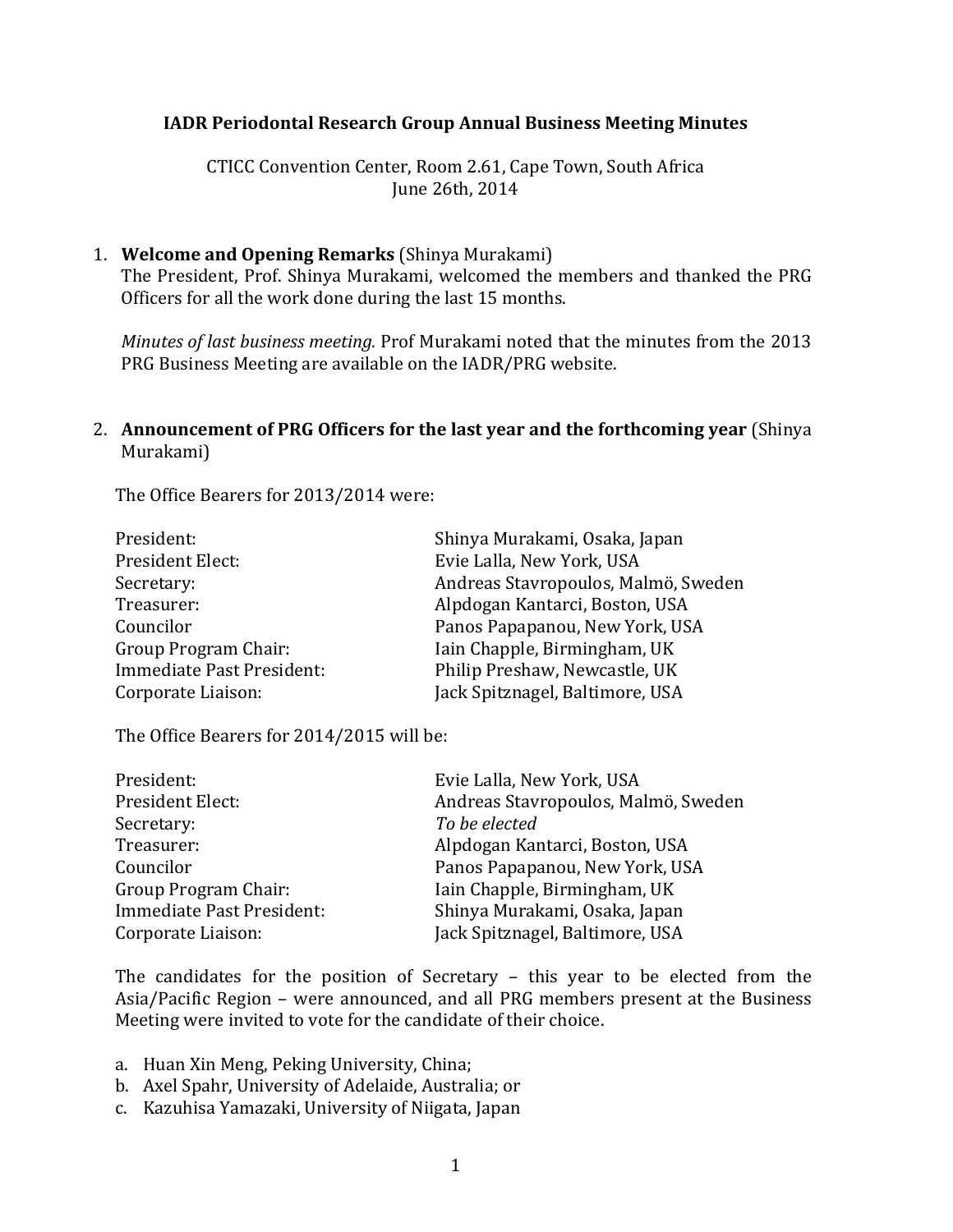## **3. Presidents' report** (Shinya Murakami)

The 2014 keynote address was given by our PRG President Prof. Shinya Murakami, Osaka University, Japan. The title of the presentation was "Periodontal Tissue Engineering by FGF-2", and was held on June  $25<sup>th</sup> 2014$ .

The 2014 IADR Distinguished Scientist Award for Basic Research in Periodontal Disease (supported by Colgate Palmolive Co) was conferred to Dr. Dana Graves, University of Pennsylvania, USA. Dr. Graves will give the keynote address lecture during IADR 2015 in Boston, MA, USA.

## **4. Secretary's Report** (Andreas Stavropoulos)

The secretary, Prof. Andreas Stavropoulos, presented the following summary report:

## **PRG membership data**

A drop in total member number was seen in 2014, which is attributed to a decrease in student members of the PRG. This large drop should be seen in perspective of this year's remote location for the Annual Meeting, which has most likely prohibited participation of large numbers of students. Student IADR membership is often associated with participation to the Annual Meeting, to achieve the reduced meeting registration rate.

|                           | 2010 | 2011 | 2012 | 2013 | 2014 |
|---------------------------|------|------|------|------|------|
| Life members              | 5    | 13   | 13   |      |      |
| <b>Members</b>            | 576  | 522  | 525  | 446  | 449  |
| <b>Student</b><br>members | 256  | 387  | 551  | 356  | 331  |
| <b>TOTAL</b>              | 837  | 922  | 1089 | 813  | 789  |

PRG membership data as of June 2014:

## **Educational offers organized by the PRG**

There were 4 Lunch and Learn and 1 Hands-on Workshop sessions in 2014, most of them sold-out. The Secretary gratefully acknowledged the contribution of all presenters.

L&L

a. Gingival Epithelium Regulation: Is It Possible to Prevent Periodontal Disease? Tsuyoshi Fujita, *Hiroshima University, Japan*

b. Proteomic Applications for Periodontal Diagnostics: How to Search a Needle in a Haystack

Nagihan Bostanci, *University of Zürich, Switzerland*

c. Antimicrobial Peptides and Periodontitis: Friends or Foes? Daniel Jönsson, *Malmö University, Sweden*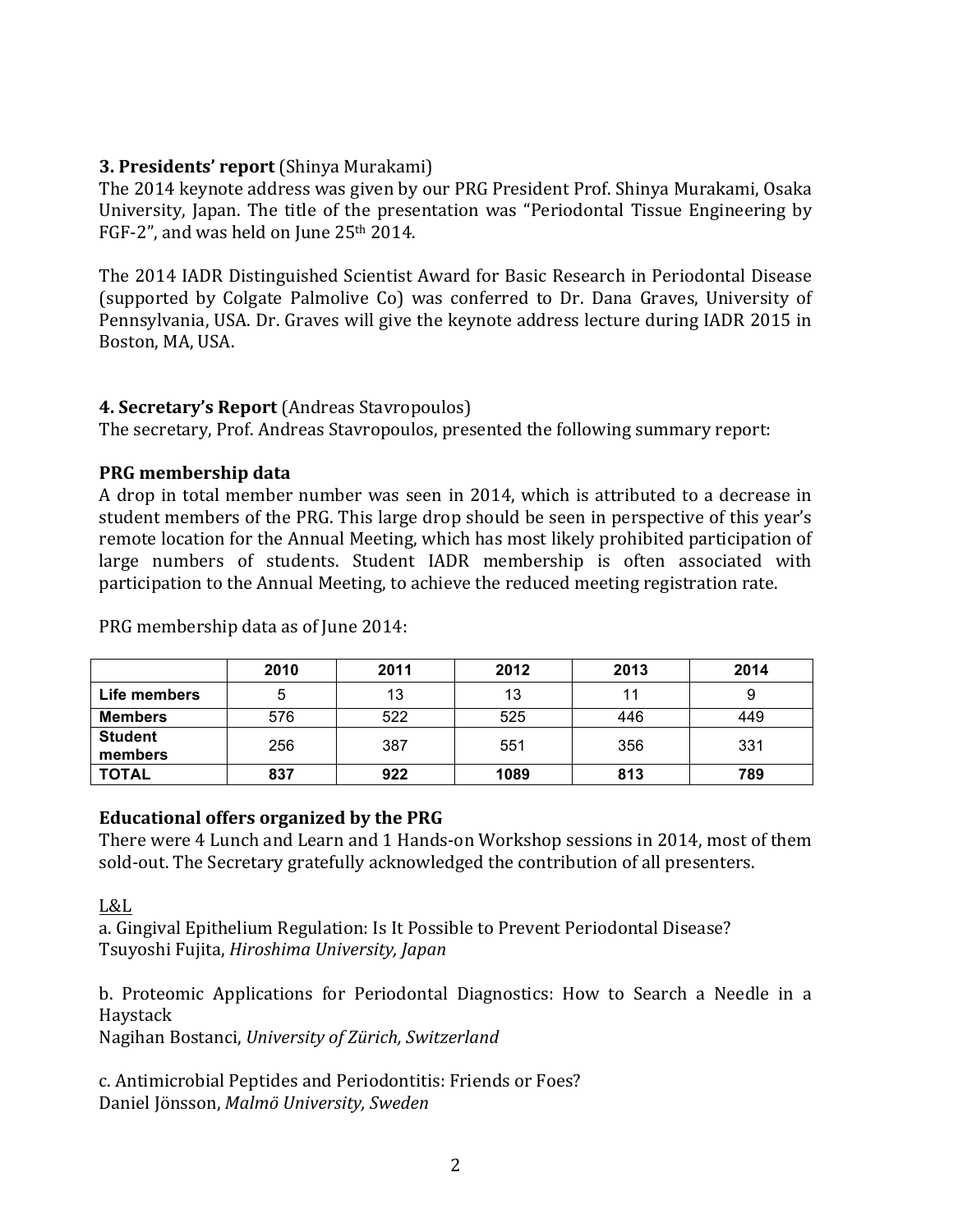d. Estrogen and Periodontal Diseases Daniel Nebel, *Malmö University, Sweden*

#### Hands-On Workshop

Periodontal Systems Biology - Making Sense of High-Throughput-Omics Data. Moritz Kebschull, *University of Bonn, Germany* 

## **5. GPC report** (Ian Chapple)

The Group Program Chair, Prof. Iain Chapple, presented the following summary report:

a. In 2014, 3 symposia were sponsored or co-sponsored by the PRG.

- Mechanisms that regulate local and systemic impact of periodontal inflammation Organizers: Tom Van Dyke (USA) (co-sponsored by Microbiology/Immunology Group) June 26th

**Speakers** Thomas Van Dyke, The Forsyth Institute (USA) Andy Yen-Tung Teng, Kaohsiung Medical University (Taiwan) Fusanori Nishimura, Kyushu University (Japan) Dana Graves, University of Pennsylvania (USA)

- Molecular basis of periodontal tissue homeostasis, destruction and regeneration Organizers: Satoru Yamada (Japan) June 27<sup>th</sup>

Speakers Satoru Yamada, Osaka University (Japan) Toshihisa Kawai, The Forsyth Institute (USA) Keith L. Kirkwood, Medical University of South Carolina (USA) William Giannobile, University of Michigan (USA)

- The Effect of Periodontitis on Systemic Diseases Using Animal Model Systems Organizers: Keiko Watanabe (USA) (co-sponsored by Microbiology/Immunology Group) June 28<sup>th</sup>

Speakers Kazuhisa Yamazaki, Niigata University (Japan) Takaaki Tomofuji, Okayama University (Japan) Maria Febbraio, University of Alberta (Canada) Vladimir Ilievski, University of Illinois at Chicago (USA)

b. Prof. Chapple thanked the following subject area GPCs and reviewers for their invaluable contribution to the challenging task of reviewing all abstracts submitted to the PRG: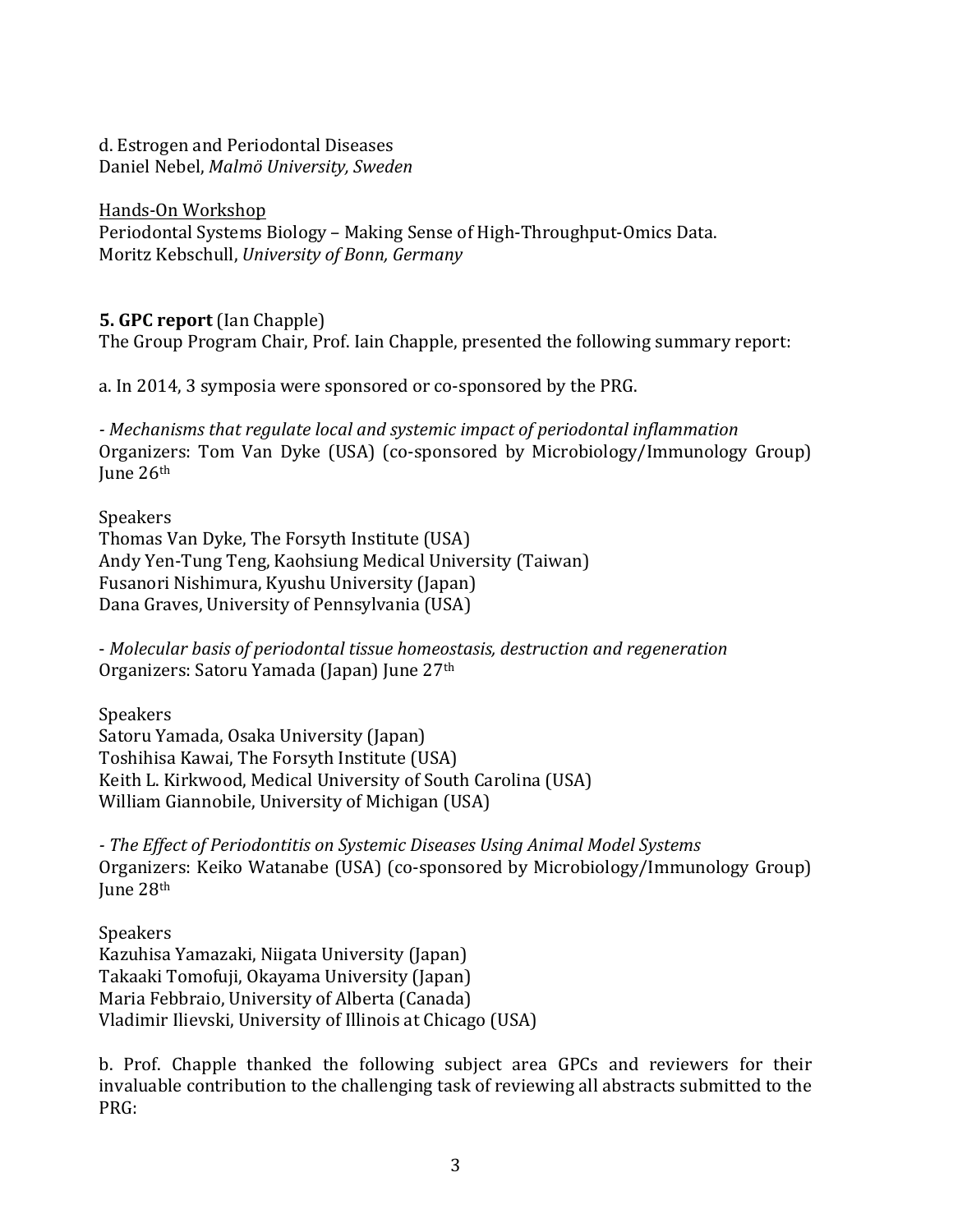| Thomas Dietrich | Diagnosis/Epidemiology |
|-----------------|------------------------|
| Philip Preshaw  | Pathogenesis           |
| Ricardo Teles   | Therapy                |

Abstract Reviewers (by subject area):

| Thomas Kocher            | Diagnosis/Epidemiology |
|--------------------------|------------------------|
| Kazuhisa Yamazaki        | Diagnosis/Epidemiology |
| Nagihan Bostanci         | Diagnosis/Epidemiology |
| <b>Anders Gustafsson</b> | Pathogenesis           |
| <b>Flavia Teles</b>      | Pathogenesis           |
| George Belibasakis       | Pathogenesis           |
| Hatice Hasturk           | Therapy                |
| <b>Hector Rios</b>       | Therapy                |
| Cristina Villar          | Therapy                |

Starting with the 2014-2015 cycle, there will be one change in abstract reviewers, since Prof. Anders Gustafsson expressed the wish to be replaced. Prof. Chapple thanked Prof. Gustafsson for his many years of service and announced that Dr. Silvana Barros, University of North Carolina at Chapel Hill, USA will now serve as a reviewer in the Pathogenesis Group.

Details of abstract numbers for the 2014 Annual Meeting are shown in the following table:

|                            | Submitted | Rejected  | 0ral | Poster |
|----------------------------|-----------|-----------|------|--------|
| Diagnosis/<br>Epidemiology | 52        | $0(0\%)$  | 12   | 40     |
| Pathogenesis               | 53        | $1(2\%)$  | 12   | 40     |
| Therapy                    | 64        | 4(6.25%)  |      | 49     |
| PRG totals                 | 169       | 5(3%)     | 35   | 129    |
|                            | 2113      |           | 415  | 1607   |
| <b>IADR</b> totals         | 1565      | 91 (4.3%) | 361  | 1204   |

\* numbers in red indicate totals after abstract withdrawal, which was significant this year

## **6. Treasurer's Report** (Alpdogan Kantarci)

The Treasurer, Prof. Kantarci, delivered a summary of the financial situation for the PRG.

Annual dues are currently  $$20.00$  per member. As of the last annual report  $(12/31/12)$ the balance in the account was \$13,363.94. The current balance as of  $12/31/13$  was \$13,221.20.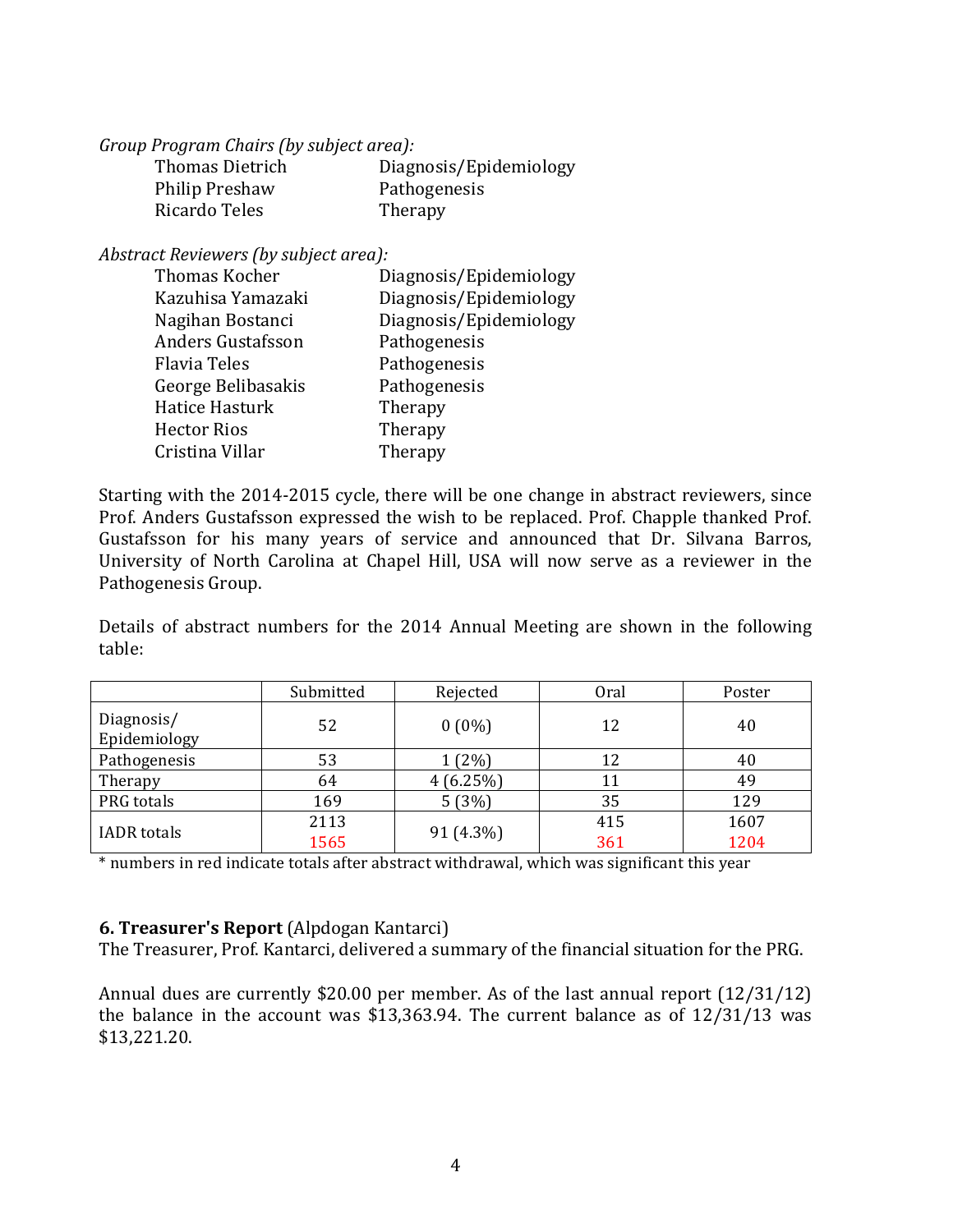|                                                             | <b>2013 FINANCIAL REPORT</b><br><b>Periodontal Research</b> |             |
|-------------------------------------------------------------|-------------------------------------------------------------|-------------|
|                                                             | Group                                                       |             |
|                                                             | U.S. Fed ID# 52-1608852                                     |             |
| Amount of annual dues per member                            |                                                             | \$20.00     |
| Fund balance as of last annual report (12/31/12)            |                                                             | \$16,363.94 |
| Income                                                      |                                                             |             |
| Dues                                                        | \$3,406.00                                                  |             |
| <b>Registration/Banquet/Reception Fees</b>                  | \$0.00                                                      |             |
| <b>Contribtutions and Grants (List separately)1</b>         | \$4,980.00                                                  |             |
| Investment & Interest Income                                | \$0.00                                                      |             |
| Other (List separately)2                                    | \$0.00                                                      |             |
| <b>Total Income</b>                                         |                                                             | \$8,386.00  |
| <b>Expenditures</b>                                         |                                                             |             |
| <b>Grants</b>                                               | \$500.00                                                    |             |
| <b>Grants</b>                                               | \$5,000.00                                                  |             |
| Conferences, Conventions, Meetings, and Receptions - Social |                                                             |             |
| (catering, reception venue, etc)                            | \$5,762.07                                                  |             |
| <b>Plagues</b>                                              | \$266.67                                                    |             |
| <b>Total Expenditures</b>                                   |                                                             | \$11,528.74 |
| Current fund balance as of 12/31/13                         |                                                             | \$13,221.20 |

## **7. Councillor's report** (Panos Papapanou)

Prof. Panos Papapanou offered a brief report of issues discussed at the IADR Councilors' meeting. He then informed members about an upcoming JDR Special Issue on Clinical Research (submission date by October 15, 2014), and presented the following information on JDR:

- *- New submission limits: 3,200 words, 5 figures/tables, 40 references*
- *- time from submission to first decision:* 13 *days* (2/3 *papers triaged)*
- *Fime from acceptance to online: 19 days*
- *- time from acceptance to print: 77 days*

Prof. Papapanou finally announced the winners of the following awards:

- *-* Sigmund Socransky Young Investigator Award, Dr. Nagihan Bostanci, University of Zürich, Switzerland
- *-* Past Presidents' Travel Award (sponsored by Colgate-Palmolive Co), Dr. Christiane Gocke, Ernst-Moritz-Arndt University of Greifswald, Germany

#### **8. Announcement of other prize winners and presentation of awards**

Prof. Chapple announced the winner of the Philips Oral Health Care Young Investigator Research Grant, which was Dr. Paola dePablo, University of Birmingham, UK

Prof. Murakami announced the winner of the IADR/Straumann Award in Regenerative Periodontal Medicine, which was Prof. Mark Bartold, University of Adelaide, Australia.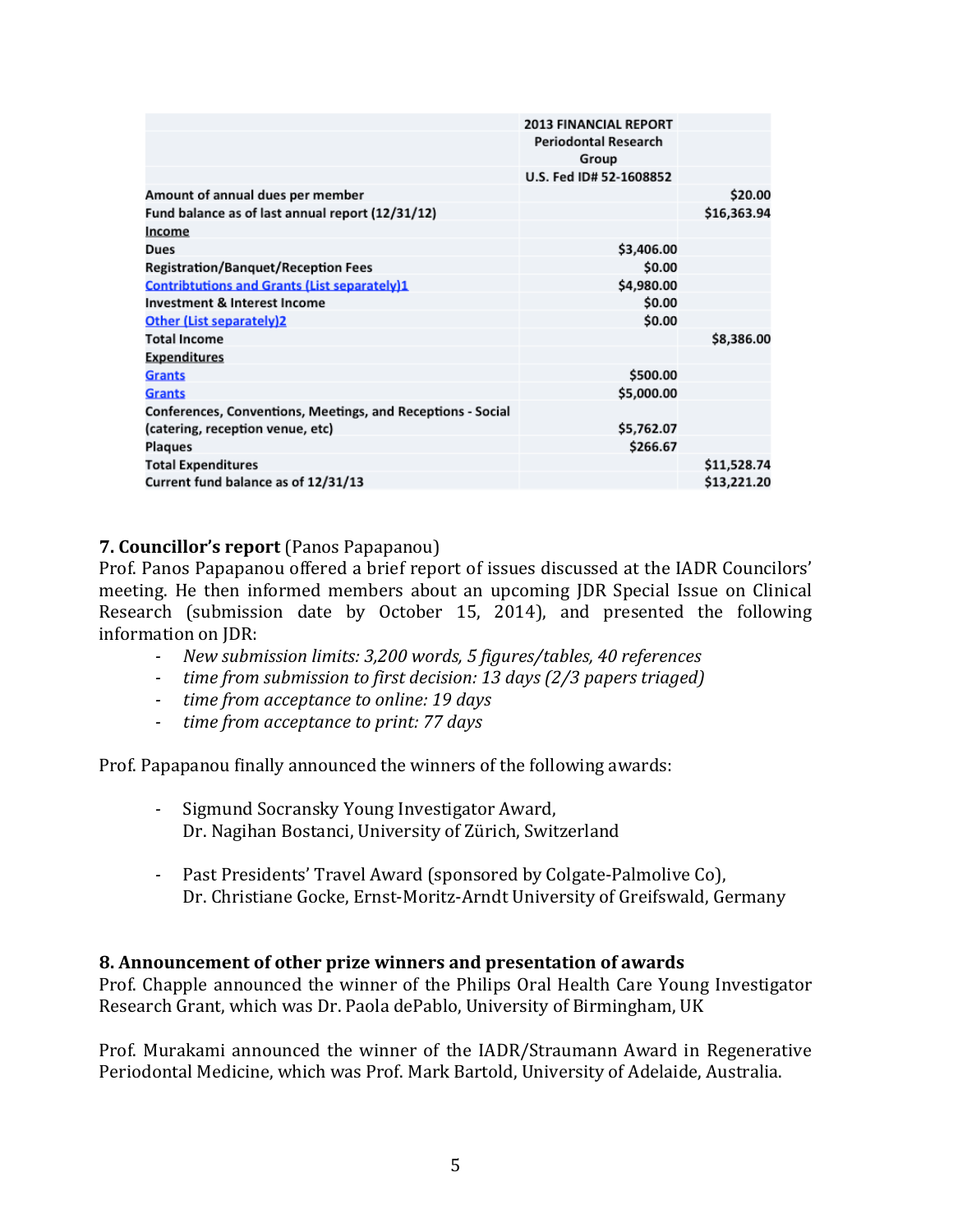#### **9. Announcement of the Results of Election of New Secretary (Shinya Murakami)**

The President, Prof. Murakami, announced the results of the vote for the new secretary. Ballots had been distributed earlier in the ABM, and members present were asked to indicate their first preference. These were collected, counted, and scrutinized by the Secretary, the President Elect, and the Immediate Past President.

The President announced that following the counting of all votes, Prof. Axel Spahr, University of Adelaide, Australia, had been duly elected as the new secretary for 2014-2015.

#### **10. New President's Address** (Evie Lalla)

The new President of the PRG, Prof. Lalla, presented a recognition plaque to Prof. Shinya Murakami, thanked the PRG Board, the abstract reviewers and all presenters and sponsors for their support, and congratulated the award recipients and newly elected Secretary. She then gave her Presidential Address. She urged for more translational research for the benefit of the patients, and also discusssed how patient behavior and other environmental and contextual factors can influence health outcomes. Prof. Lalla pointed out that although biological advances will certainly promote improvements in healthcare, developing effective ways of communicating risk and sharing health information, of teaching new or more complex skills, and of supporting lifelong behavioral change will be as important a frontier as medical advances.

| Date                       | <b>Location</b>                    | <b>Meeting</b>            |
|----------------------------|------------------------------------|---------------------------|
| 2014<br>September 19-22    | San Francisco, CA, USA             | <b>AAP</b>                |
| 2015<br><b>March 11-14</b> | Boston, MA, USA                    | IADR/AADR/<br><b>CADR</b> |
| 2015<br><b>June 4-6</b>    | London, UK                         | <b>Europerio 8</b>        |
| 2015<br>October 8-9        | Bali, Indonesia                    | <b>APSP</b>               |
| 2016<br><b>March 16-19</b> | Los Angeles, CA, USA               | <b>AADR</b>               |
| 2016<br>June 22-25         | Seoul,<br><b>Republic of Korea</b> | <b>IADR</b>               |

## **11. Future Meetings**